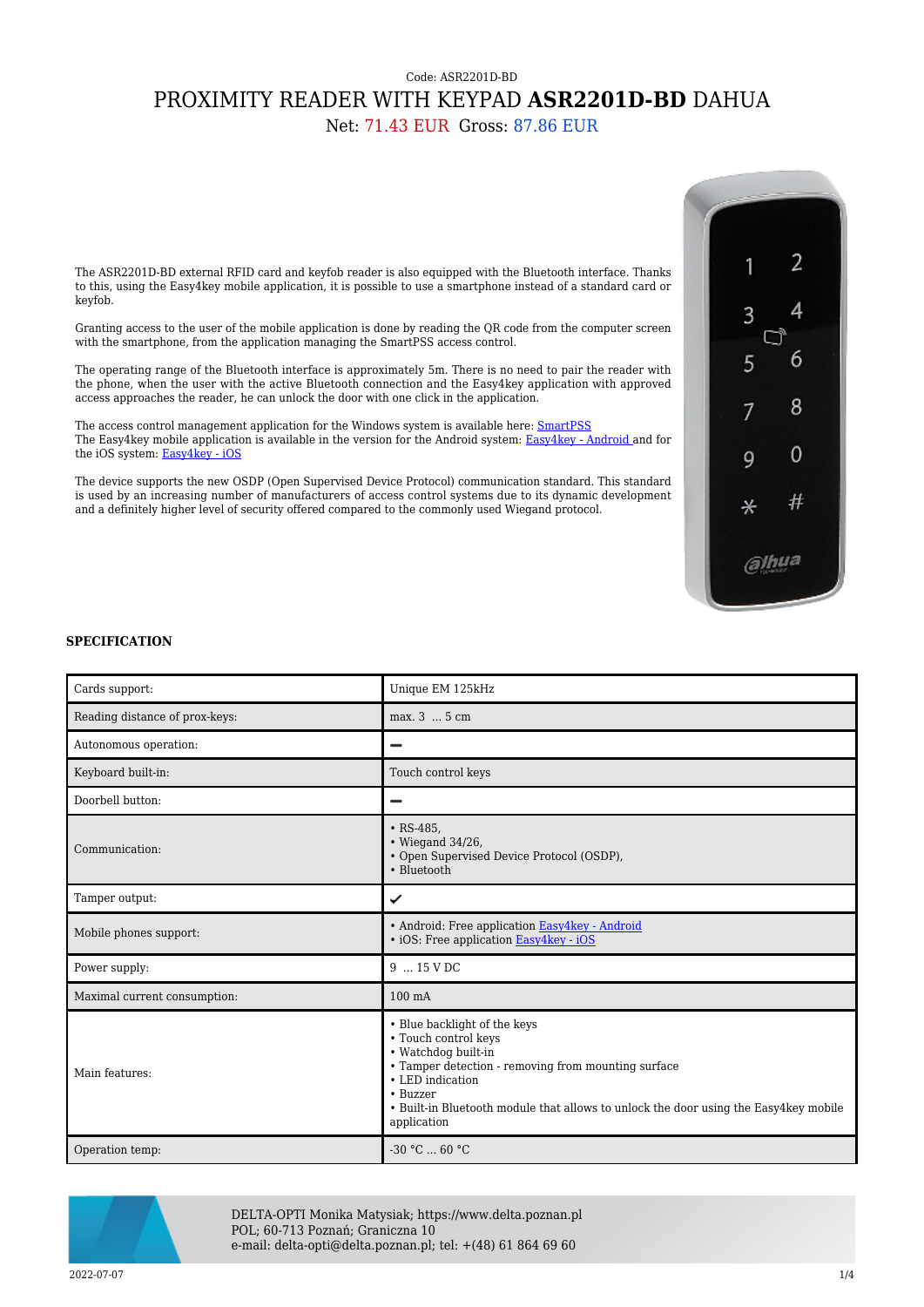| Permissible relative humidity: | $\leq$ 95 % (non-condensing) |
|--------------------------------|------------------------------|
| "Index of Protection":         | IP <sub>65</sub>             |
| Housing:                       | Plastic, Waterproof          |
| Color:                         | Black + Silver               |
| Weight:                        | $0.118$ kg                   |
| Dimensions:                    | 135 x 47.5 x 16 mm           |
| Manufacturer / Brand:          | <b>DAHUA</b>                 |
| Guarantee:                     | 3 years                      |

## **PRESENTATION**

## Front panel view:



Mounting side view:



DELTA-OPTI Monika Matysiak; https://www.delta.poznan.pl POL; 60-713 Poznań; Graniczna 10 e-mail: delta-opti@delta.poznan.pl; tel: +(48) 61 864 69 60

2022-07-07 2/4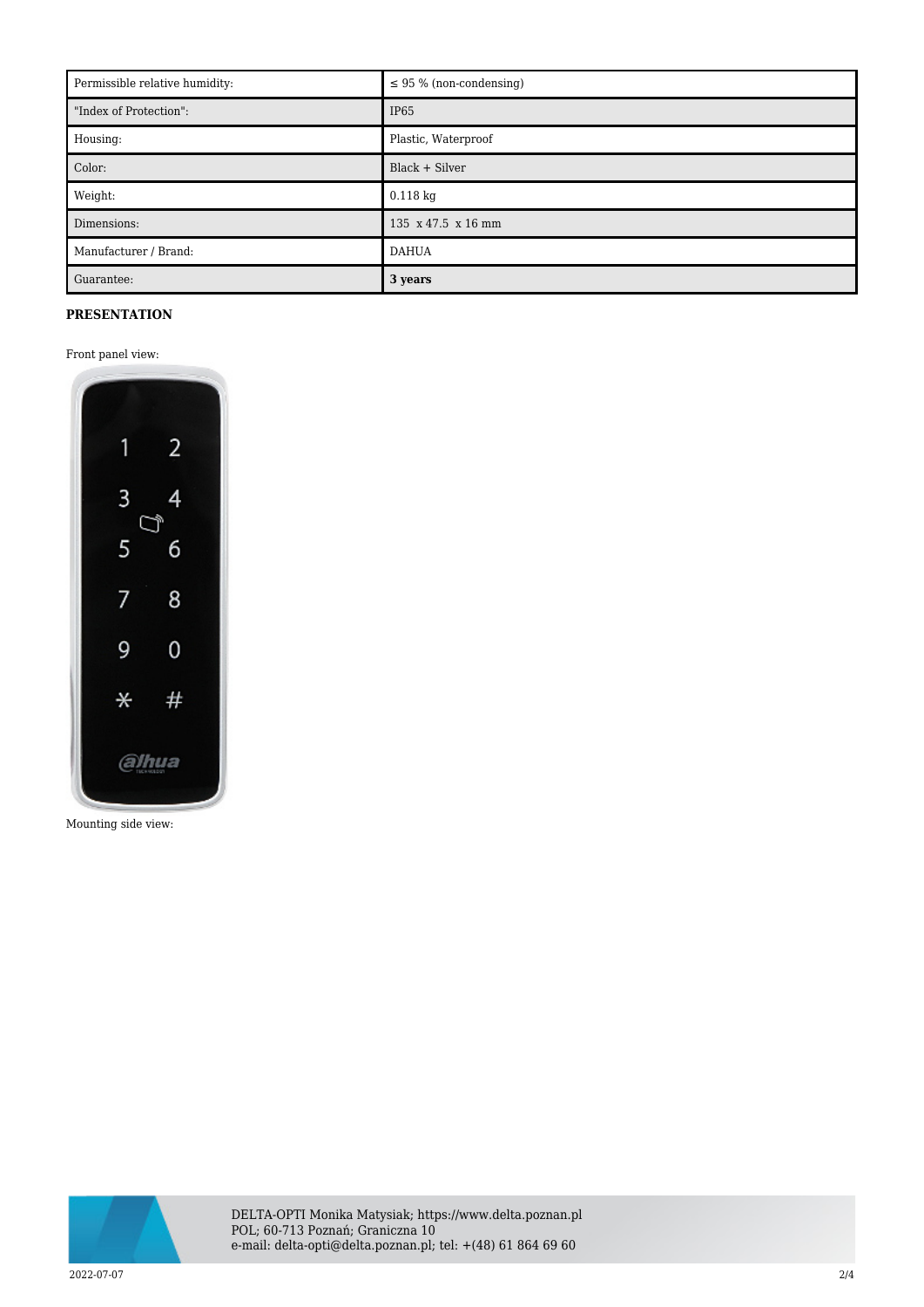



Connectors:



DELTA-OPTI Monika Matysiak; https://www.delta.poznan.pl POL; 60-713 Poznań; Graniczna 10 e-mail: delta-opti@delta.poznan.pl; tel: +(48) 61 864 69 60

2022-07-07 3/4